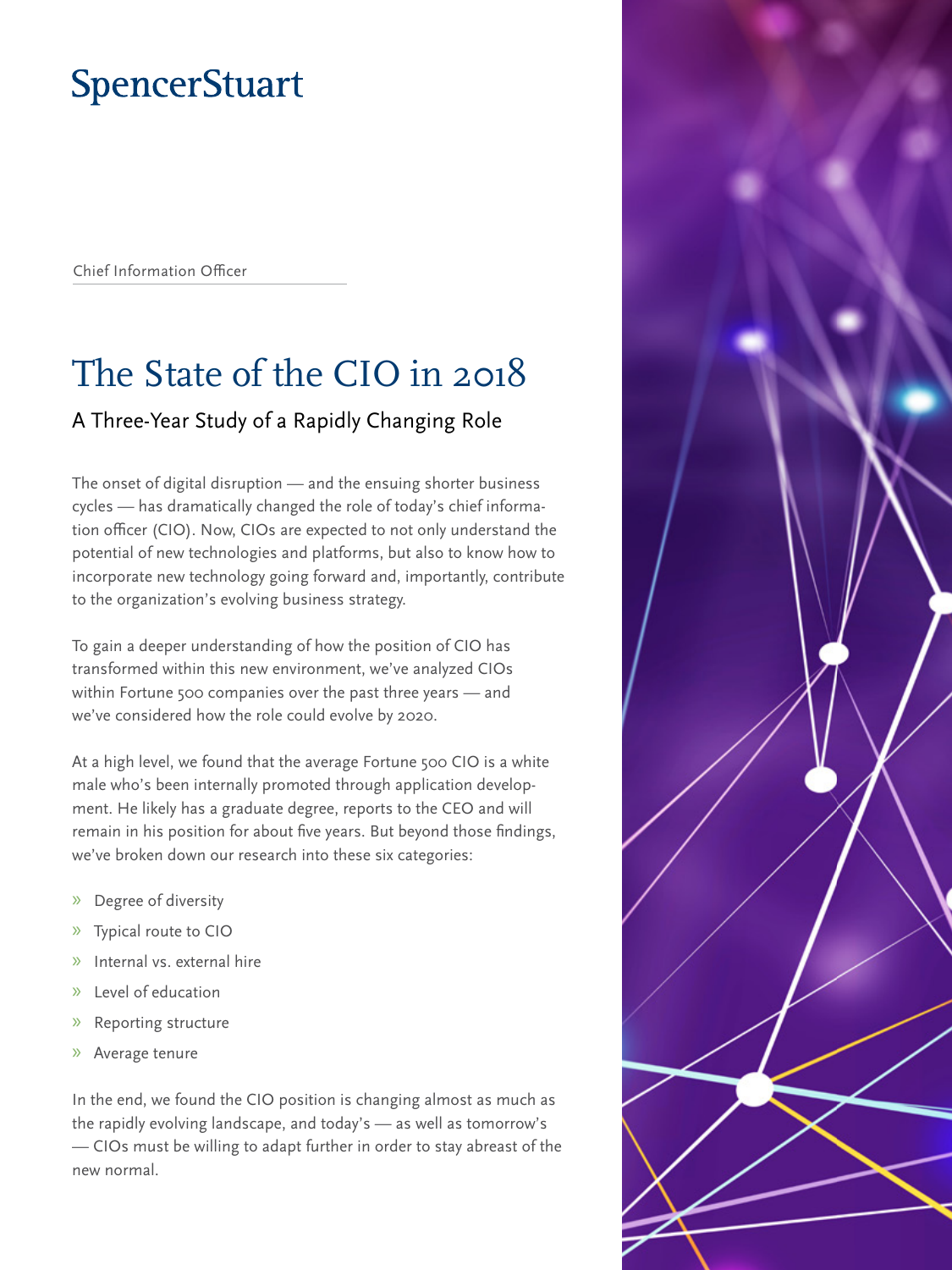

### **Diversity Improves Steadily**

Although the CIOs of today's Fortune 500 companies are largely white men, other groups continue to make inroads. The percentage of racially diverse CIOs has increased from 11% in 2014 to 13% in 2015 to 14% in 2016.

Within industries, the financial services, technology, media, and telecommunications sectors saw upturns in racial diversity, with both increasing by 1% since last year. Engineering, industrial and the broader technology industry reported 15% of their CIOs were racially diverse, while financial services recorded the lowest percentage at 11%, despite the overall increase.

The percentage of female CIOs has been on a steady upward trend, from 15.6% in 2014 to 16.5% in 2015 to 17% in 2016. That's an increase of 9% over three years, which is especially notable given that the rate only rose from 15.4% to 15.6% — or 1.3% — between 2012 and 2014.

The industrial sector reported the highest percentage of female CIOs at 21%, with financial services and life sciences at 20%. Financial services also showed a large gain from 12% just two years ago. Consumer goods and services reported the lowest percentage of women in the CIO role at 11% (down from 16% in 2015).

# Analysis

Diversity hasn't been a strong point in the CIO world, but these numbers are increasing — and will likely continue to do so — as companies focus on diversity in every search. Racial diversity, for instance, has increased by 27% in the past three years, and the percentage of female CIOs has grown by 9% over that same period. This rise is due not only to a greater number of diversity initiatives, but also the growing emphasis on pursuing science, technology, engineering and mathematics (STEM) education in today's classrooms. There's also an ever-increasing demand for talent, and simple supply and demand dictates there will be a need for more diverse candidates to fill more roles.

## **Application Development Is Still Primary Route to CIO**

As has been the case for several years, application development provide the most common route up for today's CIO, with 43% of CIOs coming up through this function. That percentage, however, has been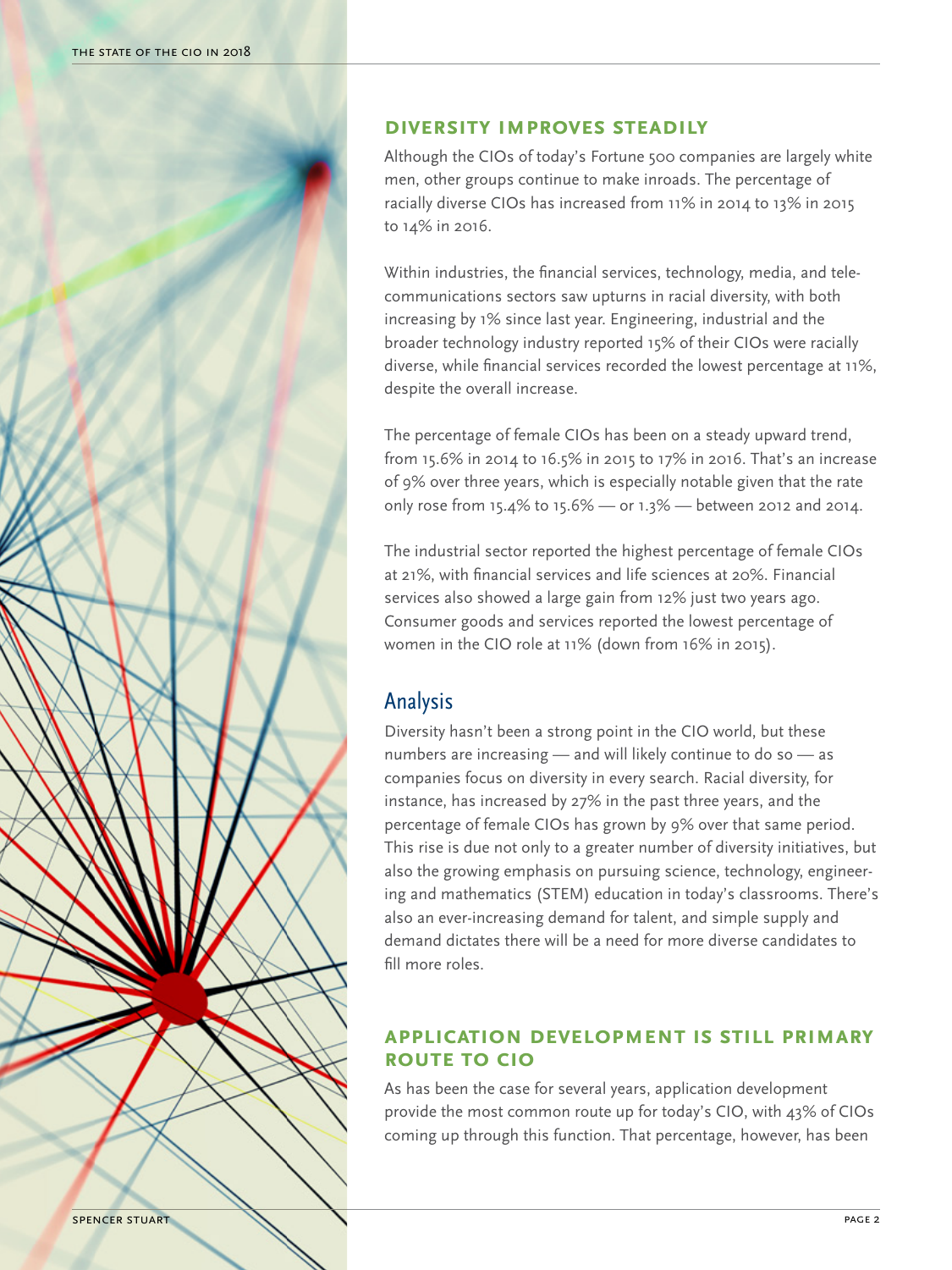decreasing: In 2014, application development provided the starting point for 56% of CIOs, and in 2015 it was 50%. Similarly, the percentage of CIOs who came up through infrastructure is also decreasing, from 29% in 2014 to 28% in 2015 to 27% in 2016. Other routes all fell below 10%, with the most common other routes being finance at 7% and consulting and general management at 6%.

By industry, life sciences has the highest percentage of CIOs who came up through application development at 56%, while professional services was the lowest at 28%.

Traditionally, application development has been the term that refers to internal software, which is why we see more CIOs with an application development background. However, as the role of CIO continues to adapt to the changing environment, we are increasingly seeing leaders who have come from software engineering backgrounds. This alternative outlook requires a more holistic and strategic view of where the business is going in order to create product alignment. Given this, the CIO who will likely be rising in the next three years is one who has a variety of experiences through all phases of technology development and implementation. This CIO has a solid foundational understanding of both the internal and external products and systems, and has a keen grasp of how those products align with the business strategy. Software engineering and application development are quickly merging to create roles at both junior and senior levels, to the point that these roles will merge and the "route up" will become increasingly fluid. THE STATE OF THE CIO IN 2018<br>decreasing: In 2014, appli<br>point for 56% of CIOs, an<br>age of CIOs who came up<br>from 29% in 2014 to 28%<br>below 10%, with the most<br>and consulting and gener<br>By industry, life sciences k<br>up through a

# Analysis

Given the pragmatic importance of technological knowledge, it's not a surprise that application development continues to be the primary route to CIO. That number has fallen, though, dropping 14% percent over the past three years. This indicates the heightened need for a hybridized, business- and infrastructure-focused route up rather than through traditional IT.

#### **Most CIOs Are Internal Hires**

The percentage of CIOs who were internally promoted has largely remained the same over the last three years — the percentages have gone from 55% in 2014 to 52% the following year to 54% in 2016. Fiftysix percent of women and 48% of racially diverse CIOs were internally promoted. The percentages of CIOs who were internally promoted sits at around 50% within each industry — with the exception of professional services, where 71% of CIOs rose from the internal ranks.

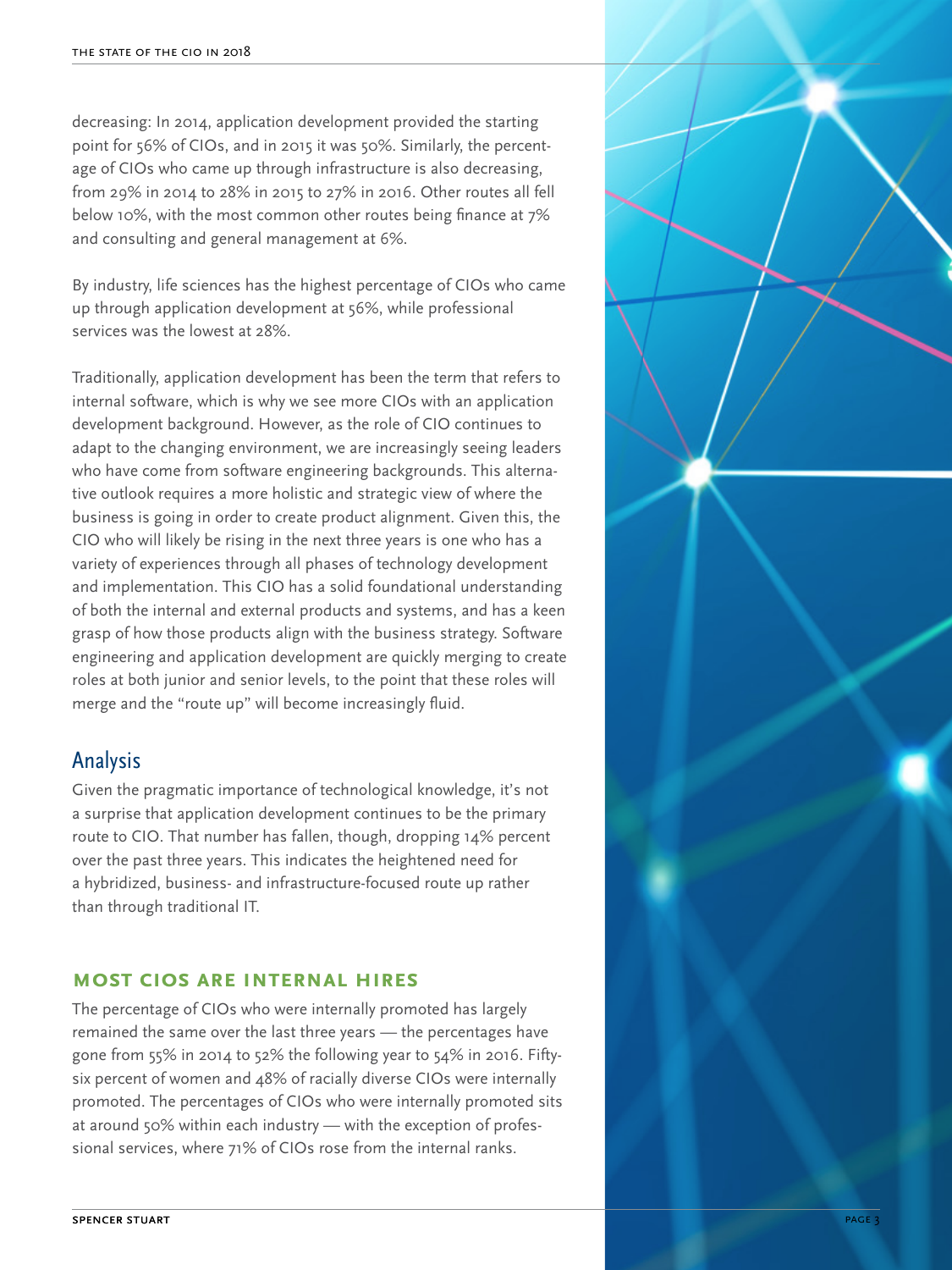The majority of the CIOs (50%) who were hired from outside the company came up through application development, compared to 43% who were internally promoted via application development. Those numbers largely mirror last year's findings, where 53% of external placements came up through application development, and 46% were internal promotions. In 2016, 31% of external placements came from infrastructure while 27% were internal hires; in the previous year, those numbers were 32% and 25%, respectively.

# Analysis

We are seeing — and will likely continue to see — the rise of leaders who have mixed backgrounds and are comfortable working with consumer-focused digital infrastructure. The CIO of the future will need to be agile and have a mix of different work experiences to adapt to an ever-changing landscape.

### **The Importance of Education Rises**

The percentage of CIOs with graduate degrees is gradually increasing, from 51% in 2014 to 57% in 2015 to 55% in 2016. (There is no difference between male and female CIOs regarding graduate degrees — both hold them at a rate of 55%.) The percentage of racially diverse CIOs who have graduate degrees, however, stands at a much higher rate of 80%.

# Analysis

We will likely see these numbers rise as technology becomes more advanced, and more specialized skills are needed to succeed. With undergraduate education in STEM as an expected prerequisite, CIOs (or would-be CIOs) with graduate degrees stand out among the candidates. The higher percentage of diverse CIOs might indicate they felt they need an advanced degree be considered. Also, the education in today's graduate and undergraduate programs is far superior to education 20 years ago, simply due to the advancements in technology that are now being taught.

### **Reporting to the Top**

When it comes to the reporting line, 41% of CIOs report to the CEO, followed by the chief financial officer (CFO) at 22%. The chief accounting officer (CAO) and chief operating officer (COO) each received 7%. "Other" received 23% of the responses, and that category includes CTO, president and executive vice president. The percentage of CIOs reporting to the CEO was down 5% from 2015. Roughly 35% of each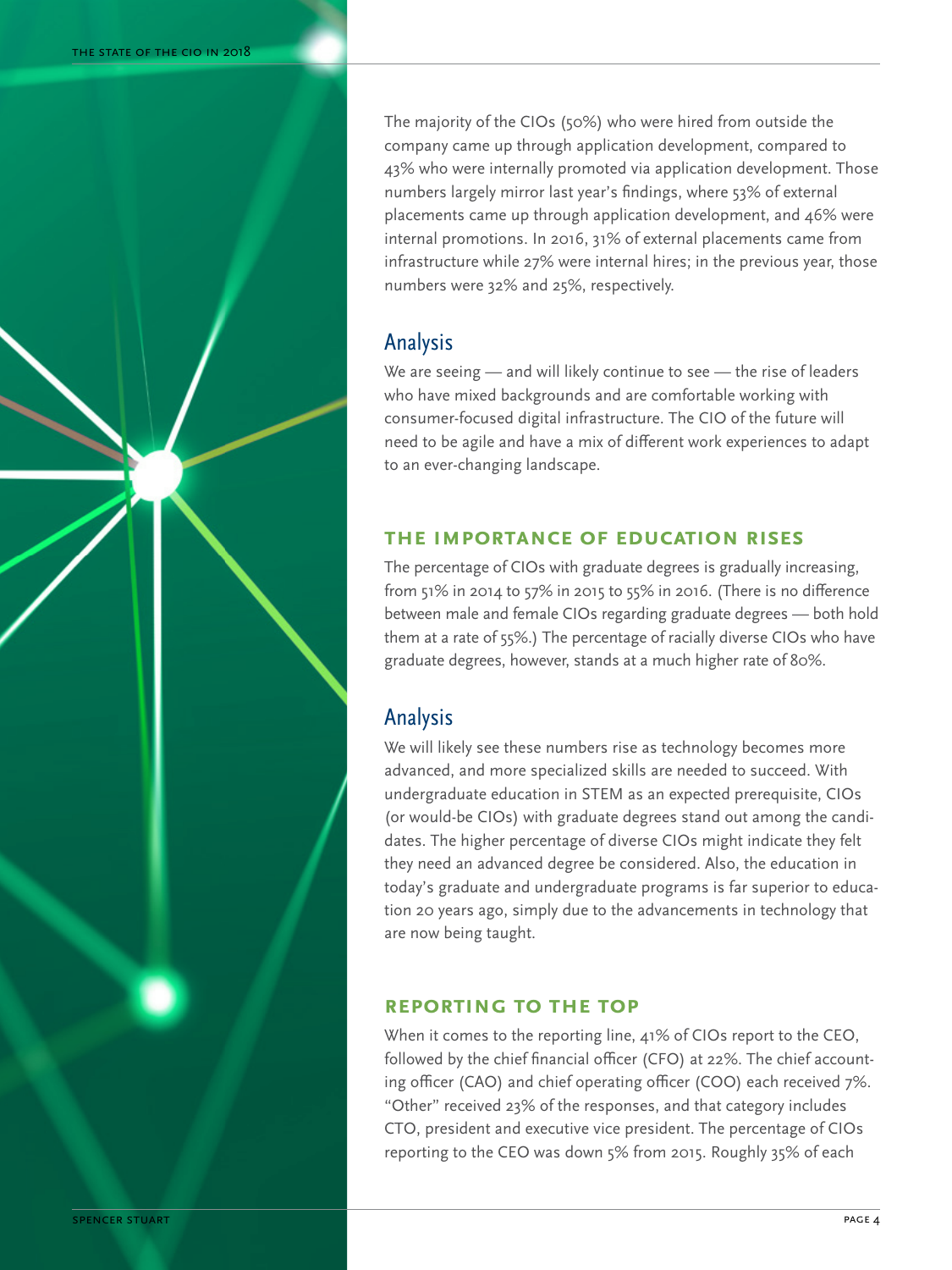industry has the CIO reporting to the CEO, except for financial services at 46% and life sciences at 59%.

# Analysis

This is a situation where the numbers don't tell the full story. In our experience, we've seen that more CIOs will have a seat at the table as tech becomes a greater business enabler. These numbers will only increase in coming years as there is an increased focus on areas like AI and digital infrastructure, and technology evolve from a tertiary function to a business necessity. Meanwhile, a higher percentage of CIOs report to the CEO in financial services and life sciences because IT plays a more critical role in these industries, given the infrastructure and degree of sensitive information.

### **Tenure**

Average tenure for CIOs has remained roughly the same over the last six years, staying at right around five years. The figure was 5.1 years in 2016, up from 4.6 years in 2015. The percentages also reflect this stasis: the percentage of CIOs remaining with a company between two and five years was 44% in 2015, 46% in 2015 and 43% in 2016.

# Analysis

The tenure for CIOs has fluctuated largely because of developments such as agile workflow and technological advancements, which make it easier — and faster — to become digitally fluent. Hence the percentage of CIOs who remain with a firm for at least five years dropped from 28% in 2014 to 20% in 2016, while the plurality remain two through five years (43% in 2016).

### **Conclusion**

As the data indicates, the position of CIO has dramatically evolved and will continue to change — in an ever-shifting landscape. The job has transformed from one comprised of technological insight to one that requires much long-term vision, strategic acumen and business knowledge. Today's CIO needs a seat at the table as technology continues to move from back-office function to key factor in a successful company's strategy. As organizations realize the importance of this new perspective, CIOs are poised to become as indispensable within the C-suite as the rest of the core executive leadership team. But it's crucial that CIOs strive to continue adapting, expanding their focus to leadership and growing to shape much more than solely technology.